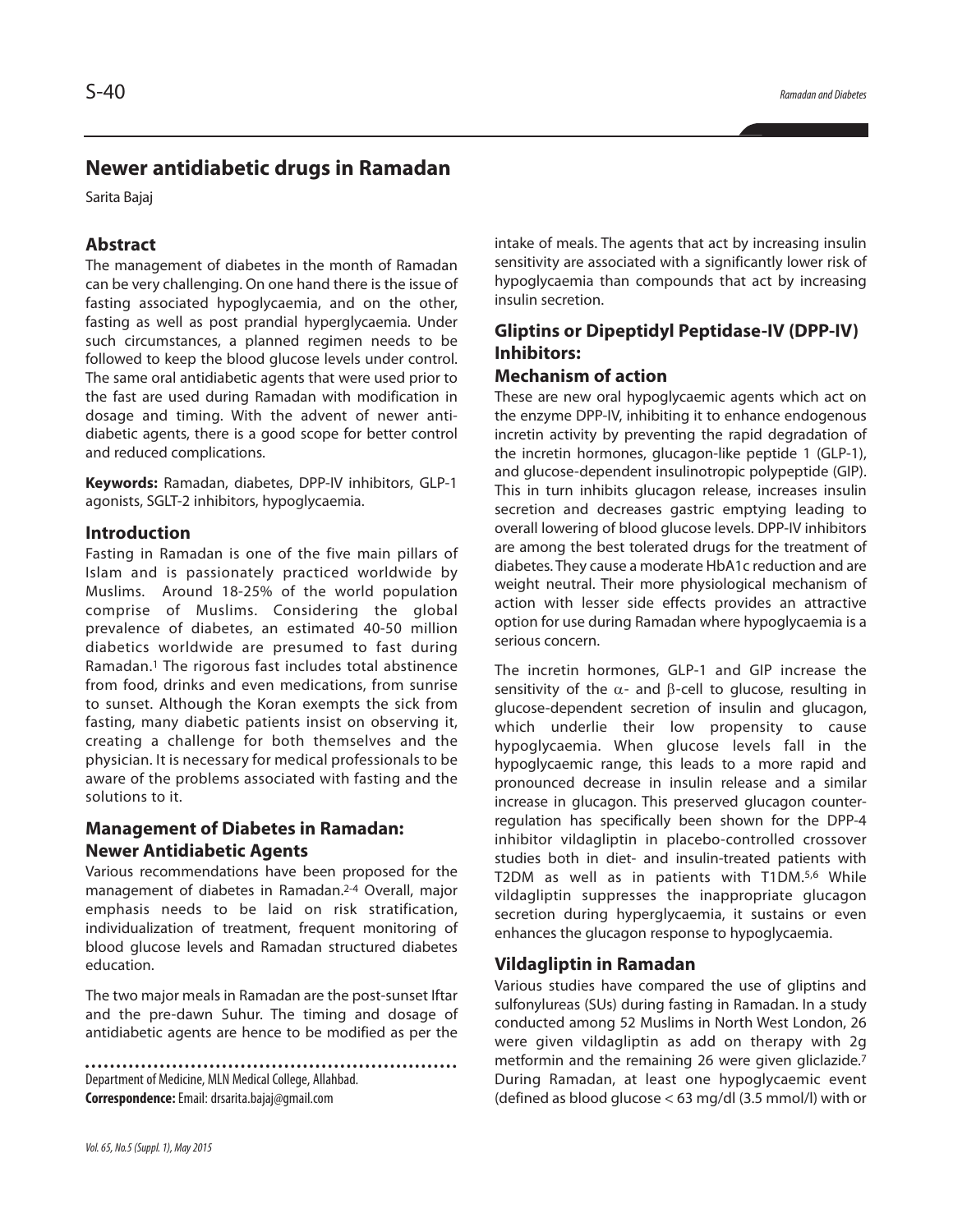without symptoms) was recorded in two patients receiving vildagliptin (7.7%) and 16 patients receiving gliclazide. Moreover vildagliptin was associated with a reduction in the mean number of hypoglycaemic events during Ramadan compared with before Ramadan, whereas gliclazide was associated with an increase. Similarly, in a UK observational study of South Asian patients, VECTOR, none of the 23 patients treated with vildagliptin as add-on to metformin reported hypoglycaemia during Ramadan, in contrast to the 15 (41.7%) patients receiving SU therapy. 8

A much larger Vildagliptin experience compared with sulfonylurea observed during Ramadan (VIRTUE) study was conducted enrolling Muslim patients from 10 countries in the Middle East and Asia. <sup>9</sup> Significantly fewer patients experienced hypoglycaemia with Vildagliptin (n= 684) (5.4%) compared with SU (n= 631) (19.8%). In another study among 198 subjects, the Vildagliptin Experience during Ramadan in patients with DIabetes (VERDI), limited to a population originating mostly from the Maghreb region in France, the frequency of hypoglycaemia was found to be 7.5% in the vildagliptin arm compared to 17.9% in the SU arm.<sup>10</sup>

A similar study conducted in India recruited 55 patients undertaking Ramadan fast in the Vildagliptin group and 42 in the SU group and compared the effects of both drugs. <sup>11</sup> Hypoglycaemic events were low in both groups, but the Vildagliptin group showed greater reductions in HbA1c compared with the SU group. The Vildagliptin group also showed a significant but modest reduction in the body weight compared with the sulfonylurea group. The benefits extend beyond minimizing adverse effects to better glycaemic control and body weight reduction.

In a multiregional, double-blind randomized trial, the STEADFAST study, 557 patients with T2DM who were previously treated with metformin and any sulfonylurea were given either Vildagliptin or gliclazide plus metformin. <sup>12</sup> The proportion of patients reporting measured hypoglycaemic events during Ramadan was 3.0% with Vildagliptin and 7.0% with gliclazide and this was 6.0% and 8.7%, respectively, for any hypoglycaemic event. The adjusted mean change pre- to post-Ramadan in HbA1c was 0.05%±0.04% with Vildagliptin and 0.03%±0.04% with gliclazide, from baselines of 6.84% and 6.79%, respectively. Vildagliptin was shown in this interventional study to be an effective, safe, and welltolerated medication in patients with T2DM fasting during Ramadan, with a consistently low incidence of hypoglycaemia across studies, accompanied by good glycaemic and weight control.

#### **Sitagliptin in Ramadan**

A similar study was conducted with sitagliptin instead of Vildagliptin and the frequency of hypoglycaemic events was compared with SUs among 1021 subjects undergoing Ramadan fast. <sup>13</sup> The proportion of patients who recorded one or more symptomatic hypoglycaemic events during Ramadan was found to be lower in the sitagliptin group (6.7%) compared with the SU group (13.2%). The risk of symptomatic hypoglycaemia was significantly decreased with sitagliptin relative to SU treatment. In another study involving 848 patients who fasted in Ramadan (421 on sitagliptin and 427 on SU) symptomatic hypoglycaemic events during Ramadan were lower with sitagliptin (3.8%) compared to SUs (7.3%). 14 Switching antihyperglycaemic treatment to sitagliptin from a SU reduced the risk of symptomatic hypoglycaemia by approximately 50% in patients who fasted during Ramadan.

## **Saxagliptin, Alogliptin & Linagliptin in Ramadan**

Though, there are no published data on any of the other gliptins' usage in Ramadan, the lack of hypoglycaemia risk does indicate that it may be safe to add any dipeptidyl peptidase-4 inhibitor to patients who are planning to fast during Ramadan, but are not well controlled when taking metformin alone.

## **GLP-1 Agonists: Mechanism of action**

GLP-1 is an incretin hormone secreted from the L cells of the intestine, which has been considered as a new and promising treatment for type 2 diabetes. It stimulates endogenous insulin secretion when plasma glucose levels are elevated and also decreases glucagon secretion. It also decreases gastric motility, which delays gastric emptying and leads to reduced appetite and food intake. Exenatide and the longer acting liraglutide are the two drugs available in this class. In the LEAD trials, treatment with liraglutide presented a lower risk of hypoglycaemia, as liraglutide stimulated insulin secretion in a glucosedependent manner and had no effect on glucagon secretion when plasma glucose was low. <sup>15</sup> GLP-1 analogues are therefore very useful agents for management of diabetes, particularly in the setting of Ramadan. They can be combined with the insulin sensitizers which also have a very low risk of hypoglycaemia.

### **Liraglutide in Ramadan**

The Treat 4 Ramadan Trial was undertaken to compare sulphonylurea with liraglutide in combination with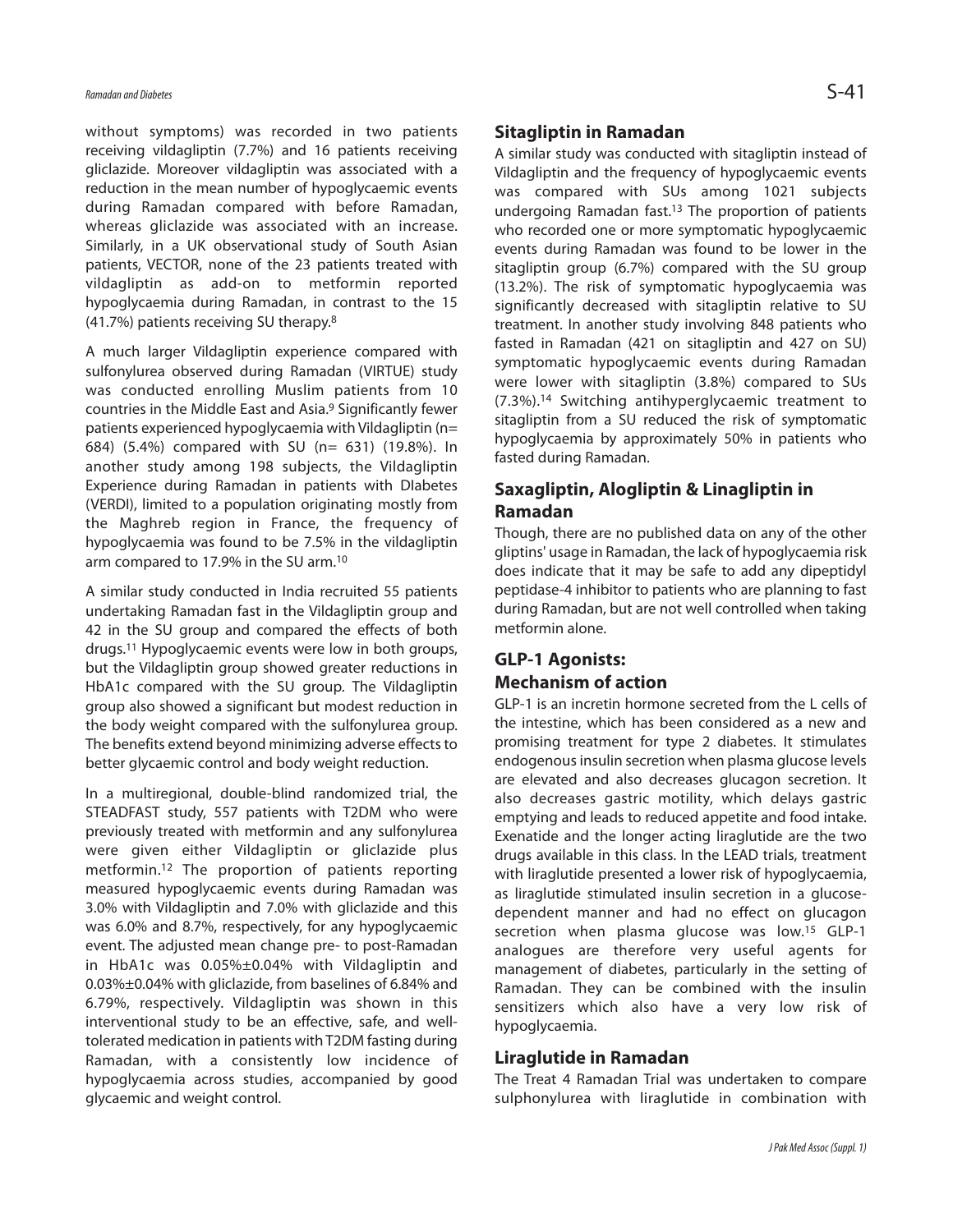metformin in patients on mono/dual oral therapy with established type 2 diabetes, fasting during Ramadan.<sup>16</sup> Ninety-nine adults intending to fast during Ramadan were followed up for 12 weeks. More patients in the liraglutide compared with the SU group achieved a composite endpoint of HbA1c < 7%, no weight gain and no severe hypoglycaemia, although this did not reach statistical significance. Significant reductions were also observed in weight and diastolic blood pressure (BP) in the liraglutide compared with the SU group. Treatment satisfaction was comparable across the treatment groups. There were no episodes of severe hypoglycaemia in either group; however, self-recorded episodes of blood glucose  $\leq$ 70 mg/dl (3.9 mmol/l) were significantly lower with liraglutide.

## **Exenatide in Ramadan**

Exenatide has a short half life and is given in a twice daily regimen. A newer once weekly Exenatide will also be available in the near future. Though, there is currently no published data available, Exenatide also has a potential for safe use in Ramadan due to its negligible risk of hypoglycaemia. Studies in this group would be welcome.

## **South Asian Guidelines on GLP1RA in Ramadan**

A consensus statement by the South Asian Guidelines for Management of Endocrine Disorders in Ramadan describes the pre-Ramadan assessment, planning, prescription and management and monitoring of patients who are on GLP-1 analogues, with or without other antidiabetic therapies. <sup>17</sup> As per its recommendations, a patient on liraglutide should continue on the same dose, but preferably taken during iftar. In case of exenatide, the morning dose should be same at iftar and the evening dose should be same at suhur. For those on the onceweekly exenatide (extended release preparation), it should be continued as such during Ramadan. A point to be noted by patients on GLP-1A is to ensure adequate fluid intake during Ramadan.

# **Sodium-Glucose Co-Transporter 2 Inhibitors: Mechanism of action**

Sodium-glucose co-transporter 2 (SGLT2) inhibitors form the latest class of oral antidiabetes medication available for type 2 diabetes. To date, no studies have been reported of their use during Ramadan. These drugs competitively inhibit the SGLT2 co-transporter in the kidney and block the reabsorption of glucose; thus the risks of inducing hypoglycaemia is low because of their insulin-independent action and hence form an attractive prospect for managing diabetes in Ramadan. However, there are a few things to be considered. SGLT2 inhibitors should be initiated 2-4 weeks prior to the fast so that the patients get acclimatized to the unique mechanistic and side effect profile of these molecules. Patients may need reassurance that the polyuria and glycosuria are a consequence of its mechanism of action resulting in diuresis and fluid loss and are not indicative of poor glycaemic control. They also need to watch out for dehydration, especially in the setting of absence of fluid intake during fasting and should also be acquainted with the risk of genital tract infections. 18

### **Conclusion**

Improved glycaemic control without hypoglycaemia and weight gain is the key goal in the management of diabetes but achieving this goal is challenging in patients with diabetes, especially who are fasting. Newer antidiabetics like the incretins, which maintain glycaemic control in a glucose-dependent manner, provide a safe alternative therapeutic option during Ramadan, although cost effectiveness can be a major hindrance. Further studies need to be done to concretely establish their efficacy and lower adverse effect profile in fasting during Ramadan.

#### **References**

- Salti I, Benard E, Detourney B, Bianchi-Biscay M, Le Brigand C, Voinet C, et al A population based study of diabetes and its characteristics during the fasting month of Ramadan in 13 countries: results of the epidemiology of diabetes and Ramadan 1422/2001 (EPIDIAR) study. Diabetes Care 2004; 27: 2306-11.
- 2. Al-Arouj M, Assaad-Khalil S, Buse J, Fahdil I, Fahmy M, Hafez S, et al. Recommendations for management of Diabetes during Ramadan. Update 2010. Diabetes Care 2010; 33: 1895-902.
- 3. Bashir MI, Pathan M, Raza SA, Ahmad J,Khan AA, Ishtiaq O et al. Role of oral hypoglycemic agents in the management of type 2 diabetes mellitus during Ramadan. Indian J Endocr Metab 2012; 16: 503-7.
- 4. Karamat MA, Syed A and Hanif W, Review of diabetes management and guidelines during Ramadan.J R Soc Med 2010; 103: 139-47.
- 5. Ahrén B, Schweizer A, Dejager S, Dunning BE, Nilsson PM, Persson, M, et al. Vildagliptin enhances islet responsiveness to both hyperand hypoglycemia in patients with type 2 diabetes. J Clin Endocrinol Metab. 2009; 94: 1236-43.
- 6. Farngren J, Persson M, Schweizer A, Foley JE, Ahrén B. Vildagliptin reduces glucagon during hyperglycemia and sustains glucagon counterregulation during hypoglycemia in type 1 diabetes. J Clin Endocrinol Metab. 2012; 97: 3799-806.
- 7. Devendra D, Gohel B, Bravis V, , Hui E, Salih S, Mehar S ,et al. Vildagliptin therapy and hypoglycaemia in Muslim type 2 diabetes patients during Ramadan. Int J Clin Pract 2009; 63: 1446-50.
- 8. Hassanein M, Hanif W, Malik W, Kamal A, Geransar P, Lister N, et al. Comparison of the dipeptidyl peptidase-4 inhibitor vildagliptin and the sulphonylurea gliclazide in combination with metformin, in Muslim patients with type 2 diabetes mellitus fasting during Ramadan: results of the VECTOR study. Curr Med Res Opin 2011; 27: 1367-74.